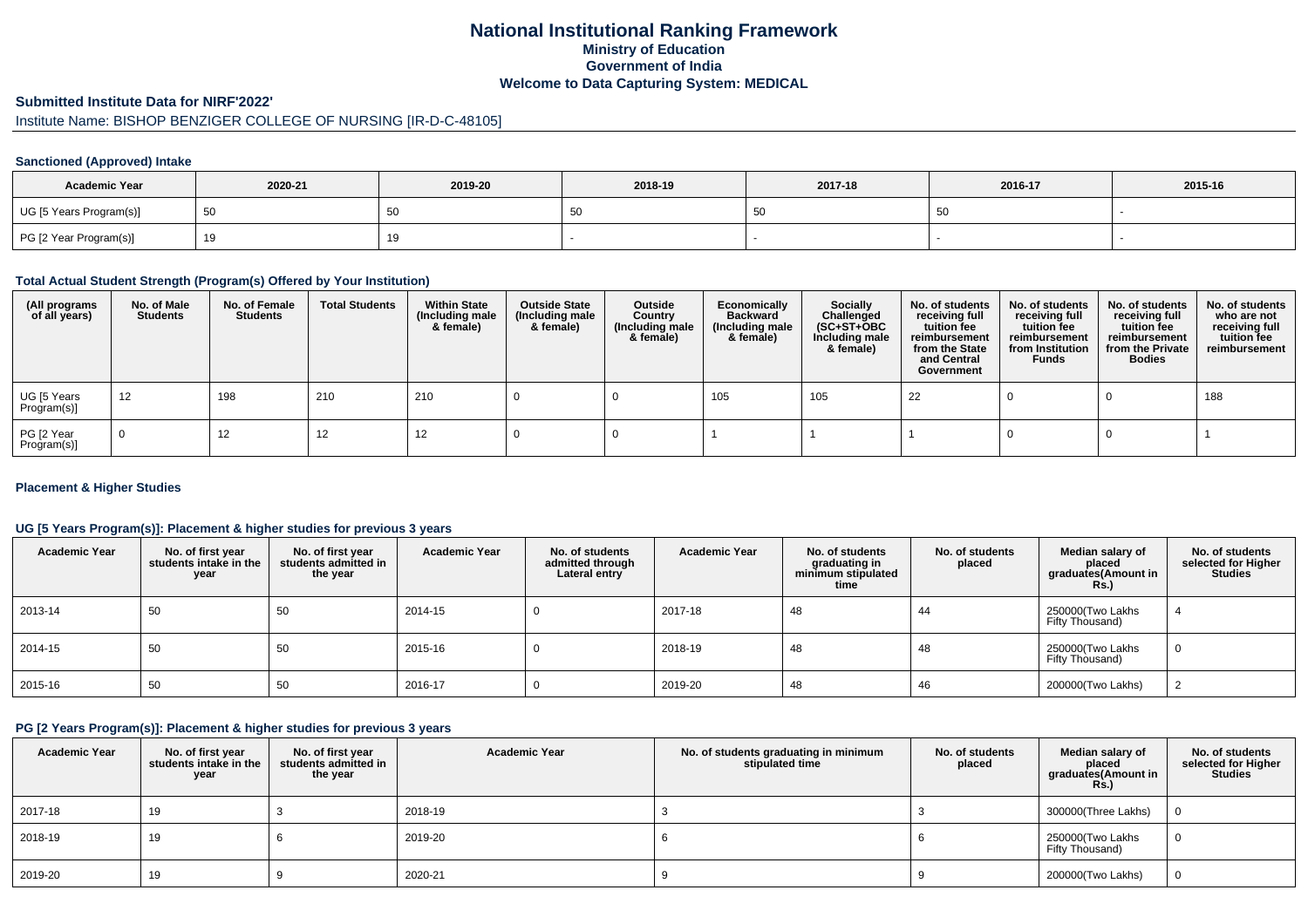#### **Ph.D Student Details(Including Integrated Ph.D/MD/MS/DNB)**

|                                                                                                                                  | Ph.D (Student pursuing doctoral program till 2020-21 Students admitted in the academic year 2020-21 should not be entered here.) |                                                                 |         |  |
|----------------------------------------------------------------------------------------------------------------------------------|----------------------------------------------------------------------------------------------------------------------------------|-----------------------------------------------------------------|---------|--|
|                                                                                                                                  |                                                                                                                                  | <b>Total Students</b>                                           |         |  |
| Full Time                                                                                                                        |                                                                                                                                  | 0                                                               |         |  |
| Part Time                                                                                                                        |                                                                                                                                  | 6                                                               |         |  |
|                                                                                                                                  |                                                                                                                                  | No. of Ph.D students graduated (including Integrated Ph.D)      |         |  |
|                                                                                                                                  | 2020-21                                                                                                                          | 2019-20                                                         | 2018-19 |  |
| Full Time                                                                                                                        | 0                                                                                                                                | 0                                                               | 0       |  |
| Part Time                                                                                                                        |                                                                                                                                  | 0                                                               | 0       |  |
|                                                                                                                                  |                                                                                                                                  | No. of students Graduating in Super Speciality program (DM/MCH) |         |  |
| 2020-21                                                                                                                          | 2019-20                                                                                                                          |                                                                 | 2018-19 |  |
| 0                                                                                                                                |                                                                                                                                  |                                                                 |         |  |
| PG (Student pursuing MD/MS/DNB program till 2020-21 Students admitted in the academic year 2021 - 22 should not be entered here) |                                                                                                                                  |                                                                 |         |  |
|                                                                                                                                  | $\mathbf 0$                                                                                                                      |                                                                 |         |  |
| No. of students Graduating in PG (MD/MS/DNB) program                                                                             |                                                                                                                                  |                                                                 |         |  |
| 2020-21                                                                                                                          | 2019-20                                                                                                                          | 2018-19                                                         |         |  |
| $\overline{0}$                                                                                                                   |                                                                                                                                  | 0                                                               |         |  |
|                                                                                                                                  |                                                                                                                                  |                                                                 |         |  |

### **Financial Resources: Utilised Amount for the Capital expenditure for previous 3 years**

| <b>Academic Year</b>                                                                                 | 2020-21                                                                     | 2019-20                                                                | 2018-19                                                                   |  |  |  |
|------------------------------------------------------------------------------------------------------|-----------------------------------------------------------------------------|------------------------------------------------------------------------|---------------------------------------------------------------------------|--|--|--|
|                                                                                                      | <b>Utilised Amount</b>                                                      | <b>Utilised Amount</b>                                                 | <b>Utilised Amount</b>                                                    |  |  |  |
| Annual Capital Expenditure on Academic Activities and Resources (excluding expenditure on buildings) |                                                                             |                                                                        |                                                                           |  |  |  |
| Library                                                                                              | 392377 (Three Lakhs Ninety Two Thousand Three Hundred<br>and Seventy Seven) | 663950 (Six Lakhs Sixty Three Thousand Nine Hundred and<br>Fifty )     | 587637 (Five Lakhs Eighty Seven Thousand Six hundred and<br>Thirty Seven) |  |  |  |
| New Equipment for Laboratories                                                                       | 6800 (six thousand and eight hundred)                                       | 13525 (thirteen thousand five hundred and twenty five)                 | 27998 (twenty seven thousand nine hundred and ninety eight)               |  |  |  |
| Other expenditure on creation of Capital Assets (excluding<br>expenditure on Land and Building)      | 200026 (Two Lakhs and Twenty Six)                                           | 628442 (Six Lakhs Twenty Eight Thousand Four Hundred and<br>Forty Two) | 586278 (Five Lakhs Eighty Six Thousand Two Hundred and<br>seventy Eight)  |  |  |  |

# **Financial Resources: Utilised Amount for the Operational expenditure for previous 3 years**

| <b>Academic Year</b>                                                                                                                                                                            | 2020-21                                                                             | 2019-20                                                                                 | 2018-19                                                                           |  |  |  |
|-------------------------------------------------------------------------------------------------------------------------------------------------------------------------------------------------|-------------------------------------------------------------------------------------|-----------------------------------------------------------------------------------------|-----------------------------------------------------------------------------------|--|--|--|
|                                                                                                                                                                                                 | <b>Utilised Amount</b>                                                              | <b>Utilised Amount</b>                                                                  | <b>Utilised Amount</b>                                                            |  |  |  |
| <b>Annual Operational Expenditure</b>                                                                                                                                                           |                                                                                     |                                                                                         |                                                                                   |  |  |  |
| Salaries (Teaching and Non Teaching staff)                                                                                                                                                      | 11958912 (One Crore Nineteen Lakhs Fifty Eight Thousand<br>Nine Hundred and Twelve) | 12025895 (One Crore Twenty Lakhs Twenty Five Thousand<br>Eight Hundred and Ninety Five) | 11812631 (One Crore Eighteen Lakhs Twelve Thousand Six<br>Hundred and Thirty One) |  |  |  |
| Maintenance of Academic Infrastructure or consumables and<br>other running expenditures (excluding maintenance of hostels<br>and allied services, rent of the building, depreciation cost, etc) | 3886109 (Thirty Eighty Lakhs Eighty Six Thousand One<br>Hundred and Nine)           | 4887238 (Forty Eight Lakhs Eighty Seven Thousand Two<br>Hundred and Thirty Eight)       | 4872907 (Forty Eight Lakhs Seventy Two Thousand Nine<br>Hundred and Seven)        |  |  |  |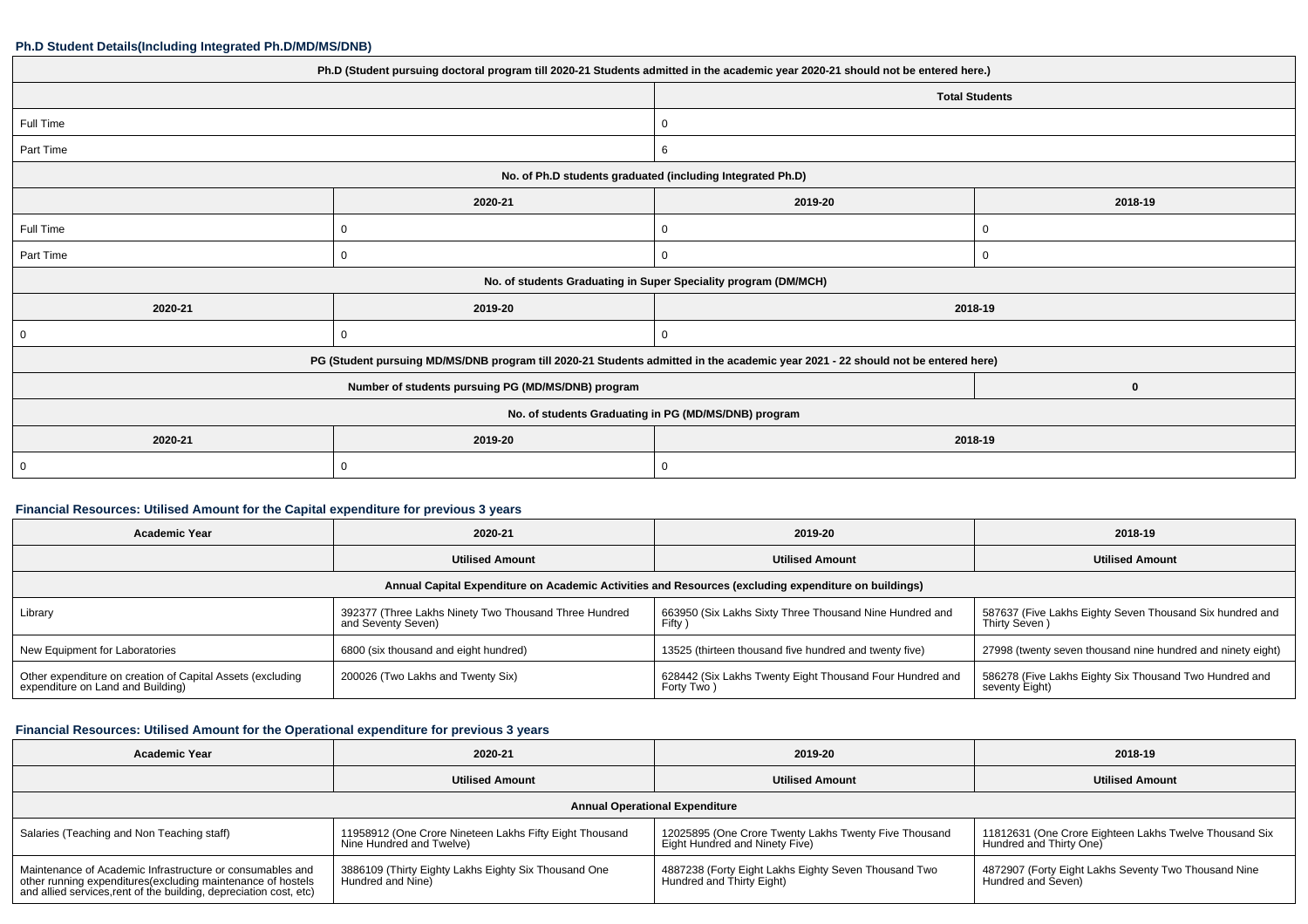| Seminars/Co<br><sup>™</sup> ∩rkshops<br>Thousand Four Hundred<br>(Three | 15200 (Fifteer,<br>' Two Hundred)<br>Thousand | 26021<br>(Twenty Six Thousand<br>Twenty Two |
|-------------------------------------------------------------------------|-----------------------------------------------|---------------------------------------------|
|-------------------------------------------------------------------------|-----------------------------------------------|---------------------------------------------|

### **IPR**

| Calendar year            | 2020 | 2019 | 2018 |
|--------------------------|------|------|------|
| No. of Patents Published |      |      |      |
| No. of Patents Granted   |      |      |      |

## **Sponsored Research Details**

| <b>Financial Year</b>                    | 2020-21 | 2019-20               | 2018-19 |
|------------------------------------------|---------|-----------------------|---------|
| Total no. of Sponsored Projects          |         |                       |         |
| Total no. of Funding Agencies            |         |                       |         |
| Total Amount Received (Amount in Rupees) |         | 50000                 |         |
| Amount Received in Words                 | Zero    | <b>Fifty Thousand</b> | Zero    |

## **OPD Attendance & Bed Occupancy**

| 1. Average OPD attendance in the calendar year 2020. | 900 |
|------------------------------------------------------|-----|
| 2. Average Bed Occupancy in the calendar year 2020.  |     |
| a. Number of beds in the hospital.                   | 400 |
| b. Average occupancy per day.                        | 200 |

### **PCS Facilities: Facilities of physically challenged students**

| 1. Do your institution buildings have Lifts/Ramps?                                                                                                         | Yes, more than 40% of the buildings |
|------------------------------------------------------------------------------------------------------------------------------------------------------------|-------------------------------------|
| 2. Do your institution have provision for walking aids, including wheelchairs and transportation from one building to another for<br>handicapped students? | Yes                                 |
| 3. Do your institution buildings have specially designed toilets for handicapped students?                                                                 | Yes, more than 40% of the buildings |

### **Faculty Details**

| <b>Srno</b> | Name                   | Age | Designation                | Gender | Qualification  | <b>Experience (In</b><br>Months) | <b>Currently working</b><br>with institution? | <b>Joining Date</b> | <b>Leaving Date</b>      | <b>Association type</b> |
|-------------|------------------------|-----|----------------------------|--------|----------------|----------------------------------|-----------------------------------------------|---------------------|--------------------------|-------------------------|
|             | Dr Anoopa KR           | 53  | Professor                  | Female | Ph.D           | 333                              | Yes                                           | 27-01-2014          | $\overline{\phantom{a}}$ | Regular                 |
|             | S ANAND                | 44  | Professor                  | Male   | M.Sc.(Nursing) | 227                              | Yes                                           | 15-07-2013          | $\sim$                   | Regular                 |
|             | Prof ANNAL<br>ANGELINE | 45  | Professor                  | Female | M.Sc.(Nursing) | 188                              | Yes                                           | 17-06-2013          | $\overline{\phantom{a}}$ | Regular                 |
|             | <b>BINUTHA VP</b>      | 40  | Associate Professor        | Female | M.Sc.(Nursing) | 180                              | Yes                                           | 20-02-2014          | $- -$                    | Regular                 |
|             | SHEEJA S               | 44  | Associate Professor        | Female | M.Sc.(Nursing) | 232                              | Yes                                           | 25-04-2015          | $\sim$                   | Regular                 |
|             | <b>JOYCE YESUDAS</b>   | 39  | <b>Assistant Professor</b> | Female | M.Sc.(Nursing) | 170                              | Yes                                           | 10-01-2013          | $-$                      | Regular                 |
|             | <b>FEBY FULGEN</b>     | 35  | <b>Assistant Professor</b> | Female | M.Sc.(Nursing) | 112                              | Yes                                           | 05-12-2013          | $\sim$                   | Regular                 |